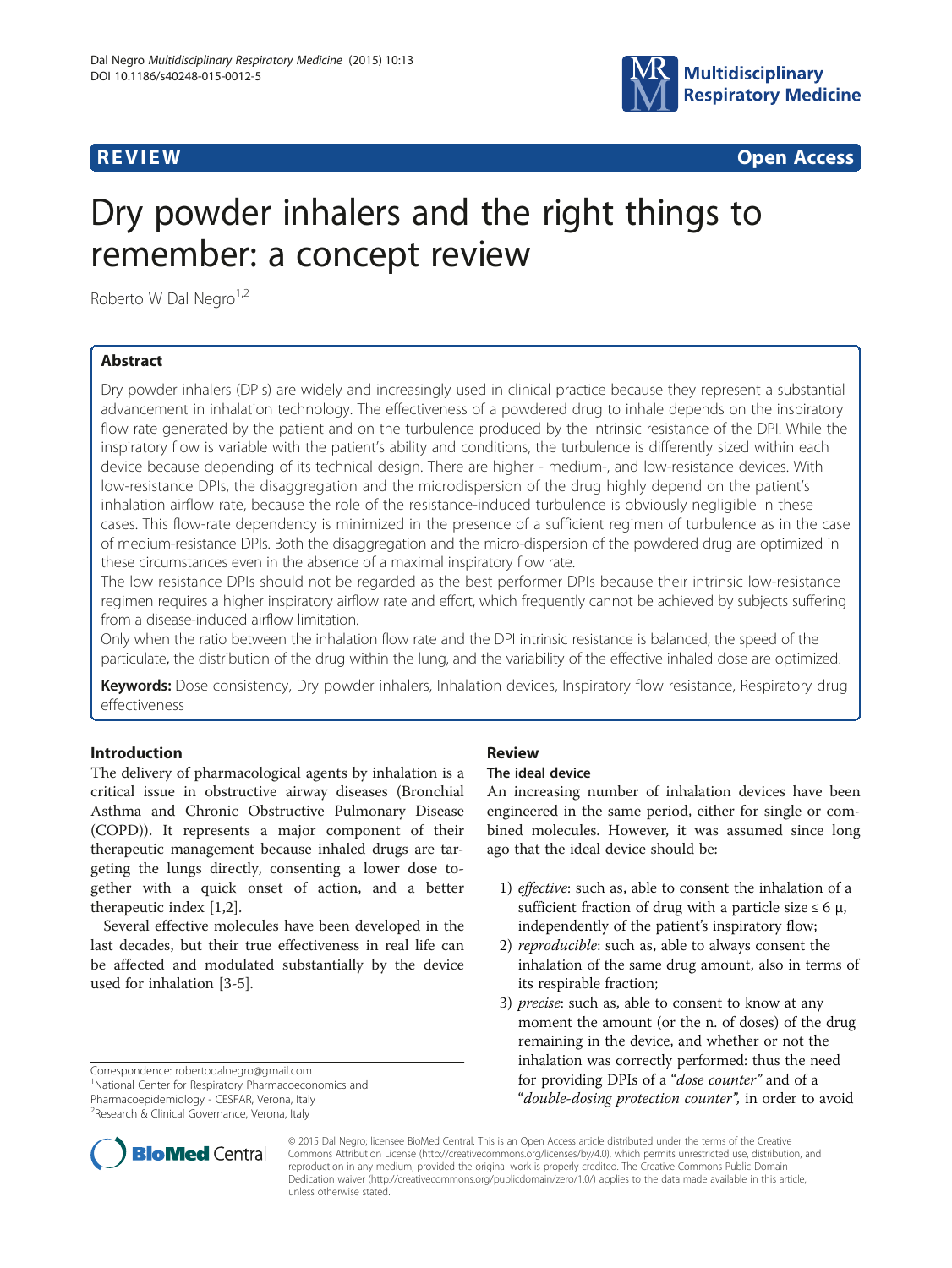a further inhalation if the patient is unaware or not sure of having taken the previous one [\[6](#page-3-0)];

- 4) stable: such as, able to protect the drug(s) contained from the effects of temperature and/or humidity changes;
- 5) confortable: such as, easy to use in different circumstances (particularly in critical conditions), and possibly containing several doses of the drug(s) for a long-term use;
- 6) versatile: such as, it should consent the use of other drugs by inhalation;
- 7) environmental compatible, such as not containing chemical contaminants;
- 8) affordable: such as, of acceptable cost, and possibly rechargeable [\[2\]](#page-3-0).

# The DPIs' family

Independently of wet nebulizers, pocket devices can be basically grouped in three major classes: a) the Metered Dose Inhalers (MDIs), still largely used for single and combined molecules, and which need a propellant for the dose delivery; b) the Dry Powder Inhalers (DPIs), which do not require any propellant, and are increasingly prescribed for single and combined molecules; c) the Soft Mist Inhalers (SMIs), at present consisting in only one device for only one molecule (Respimat for Tiotropium bromide).

DPIs, even if widely variable in design, definitively represent a substantial improvement in the inhalation therapy because they fit the majority of the above mentioned requirements. In particular, they eliminate the use of propellants; simplify the inhalation technique; reduce the patient's cooperation and improve the patient's compliance to treatment; favour a higher deposition of drugs within the lungs; reduce the variability of the inhaled dose; reduce the incidence of both local and systemic side effects, and finally ameliorate the consistency of the dose and then the outcomes substantially [\[7](#page-3-0)-[10\]](#page-3-0). Furthermore, most advanced DPIs also fitted the most sophisticated patients' requirements in terms of minimization of the number of actions needed for preparing the actuation.

#### Main characteristics of DPIs

Basically, DPIs can be differentiated according to their intrinsic resistive regimen, such as a constant which depends on the original constructive design of each device, and which is evaluated by measuring the extent of pressure drop across the device itself (Table 1).

When rewievig the most common DPIs used in clinical practice, the HandyHaler; the Easyhaler and the Twisthaler belong to the class of the higher-resistance devices, while the Turbohaler; the Accuhaler/Diskus, the Ellipta, the Novolizer, and the Genuair belong to the

|  |  |                                                |  | Table 1 The main classes of DPIs, based on their intrinsic |
|--|--|------------------------------------------------|--|------------------------------------------------------------|
|  |  | resistance and pressure drop across the device |  |                                                            |

|                               | Pressure drop across the device |
|-------------------------------|---------------------------------|
| Low resistance DPIs           | <5 Mbar $1/2$ $1$ /min $-1$     |
| <b>Medium resistance DPIs</b> | 5-10 Mbar $1/2$ L/min $-1$      |
| High resistance DPIs          | >10 Mbar $1/2$ $1/$ min $-1$    |

group of medium-resistance devices, and the Aerolizer and the Breezhaler belong to the class of low-resistance devices [\[11,12\]](#page-3-0).

In general terms, the performance of each DPI can be affected by only two main driving forces: 1) the inspiratory flow generated by the patient, and 2) the turbulence produced inside the device, which uniquely depends by its original technical characteristics [[1,11\]](#page-3-0). These are the only two factors able to affect the disaggregation of the powdered drug dose, the diameter of the particles to inhale, the consistency and the variability of the dose, substantially.

In particular, the inspiratory airflow generated by the patient represents the only active force (a passive force for the device) able to produce the micro-dispersion (even if differently sized for each device) of the powdered drug to inhale. On the other hand, the extent of the patient's inspiratory airflow depends on the patient's airway and lung conditions, and, partially, on the intrinsic resistive regimen of the device.

During an inspiratory manoeuvre, the right balance between these two forces represents the critical factor which decides the true effectiveness of the couple "molecule-device". Higher the airflow, higher the powder dispersion generating a fine particulate, even if such a high airflow leads to a higher impaction losses in the proximal airways and, consequently, to a lower dose reaching peripheral airways [\[2,11\]](#page-3-0). On the other hand, a lower airflow consents a deeper lung deposition of the powdered drug, even if a too low airflow (as that one existing in the severest patients) can limit deposition by affecting powder disaggregation and dispersion.

Obviously, changes in these two forces can be achieved only by changing the airflow characteristics or the original DPI design.

In particular, when using a medium-resistance DPI, both the disaggregation and the micro-dispersion of the powdered drug are relatively independent of the patient's inspiratory airflow because the driving force depending on the intrinsic resistance of the DPI itself is able to produce *per se* the turbulence required for an effective drug microdispersion. In these cases, the speed of the particulate is lower, the distribution of the drug is much better within the lung, and the variability of the effective inhaled dose is quite lower, thus leading to a drug delivery which is more fitting to the corresponding original claim [[13](#page-3-0)].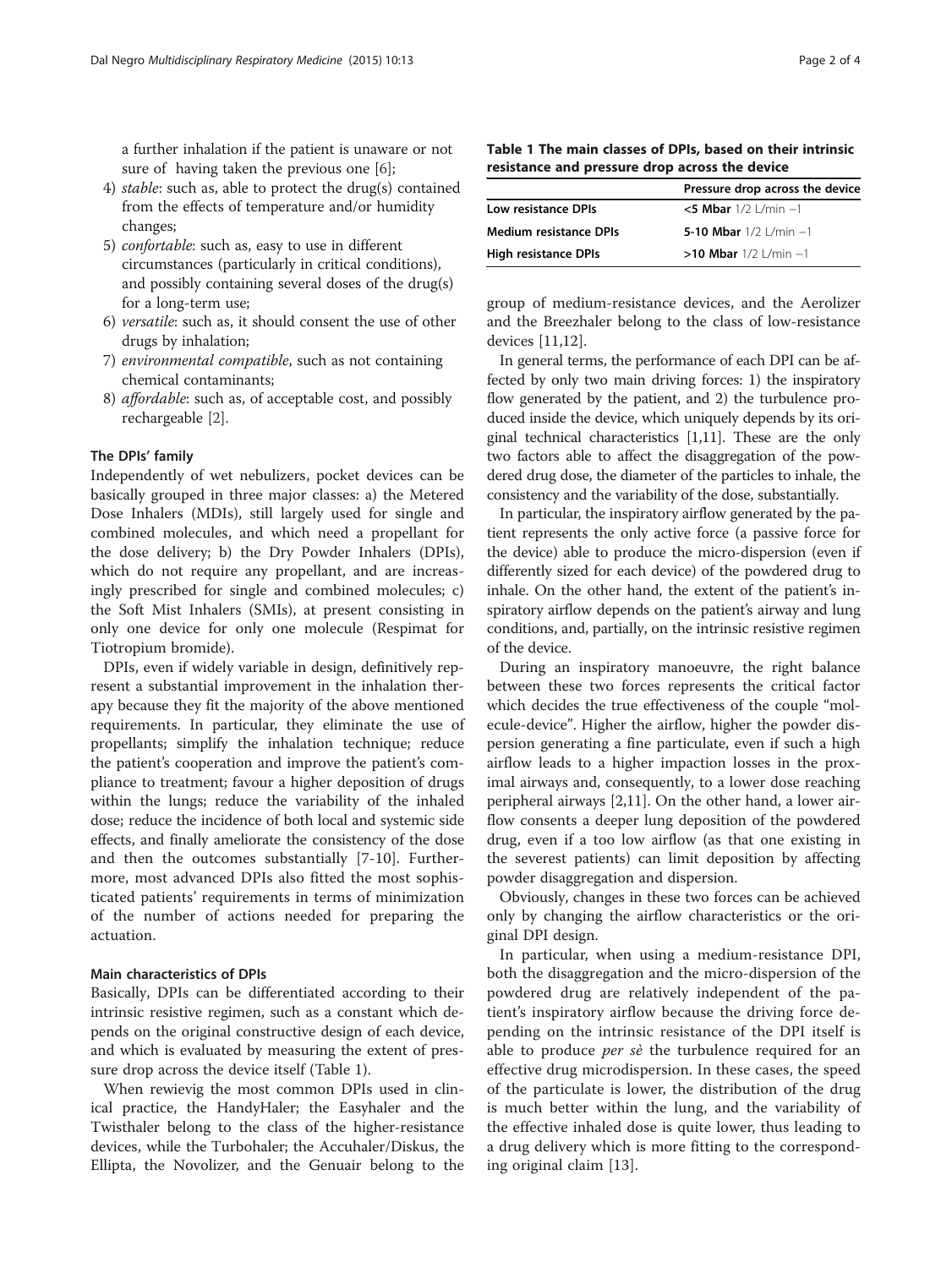On the contrary, when using a low-resistance DPI, the only driving force for the disaggregation and the microdispersion of the drug to inhale is represented by the patient's inhalation airflow rate (the role of the resistance-induced turbulence is obviously negligible in these cases), which only depends, even if at a different extent, on the patient's airflow limitation and in addition, on his disease severity. As a consequence, the required regimen of turbulence can be achieved only by increasing the inhalation airflow, which nevertheless frequently represents the main critical limitation for airway obstructive patients. In these circumstances, the variability in the dose consistency is higher and the effective inhaled dose can be far from the original claim, also due to the higher oro-pharingeal impact of the powdered drug.

Actually, we are in the presence of a "conceptual misunderstanding" which is crucial for interpreting the events and for deciding which DPI is more convenient for the patient in real-life. In other words, the "low resistance DPIs" should not be mandatory associated to the concept of "the most effective DPIs" because just in these cases patients are required for a higher inspiratory performance, which frequently cannot be achieved by patients affected by a disease-induced airflow limitation.

Unfortunately, these concepts were not sufficiently clarified and popularized in general practice, and they were progressively neglected and practically left to the wrong simplistic interpretation of the term "low-resistance", which spontaneously recalls per sè the principle of "easiness of use", particularly in non expert prescribers. Also the reluctance of producers to better explain or characterize their device played a crucial role in neglecting these aspects.

Presumably, the real-life scenario is getting increasingly confusing in the near future because, further to the numerous DPIs already available for therapeutic purposes, some novel devices are entering the market. An increasing range of intrinsic resistance regimens should then be considered, because the DPIs' performances will further vary between each other in terms of therapeutic effectiveness also substantially.

A technical review on DPIs currently available on the market has been recently carried out in order to compare in standard conditions (at a defined pressure point of 4 kPa) their intrinsic characteristics in terms of inspiratory device resistance, of inspiratory flow rate and corresponding pressure drop, and of their performance variability [[11\]](#page-3-0). In total agreement with the concept previously mentioned, the low-resistance DPIs confirmed those requiring the highest inspiratory flow rates for consenting an effective actuation and those characterized by the highest variability in delivery of respirable fraction of the drug (Table 2).

| Table 2 Differences in intrinsic resistance and in inspiratory |
|----------------------------------------------------------------|
| flow rate through the device of some of most commonly          |
| used DPIs                                                      |

|                                | Inspiratory DPI resistance Inspiratory flow rate<br>(kPa <sup>0.5</sup> L/min) | (L/min) |  |  |
|--------------------------------|--------------------------------------------------------------------------------|---------|--|--|
| <b>Breezhaler</b> <sup>®</sup> | 0.017                                                                          | 111     |  |  |
| Aerolizer <sup>®</sup>         | $0 - 019$                                                                      | 102     |  |  |
| Ellipta <sup>®</sup>           | 0.027                                                                          | 74      |  |  |
| Novolizer <sup>®</sup>         | 0.027                                                                          | 72      |  |  |
| Accuhaler/Diskus <sup>®</sup>  | 0.027                                                                          | 72      |  |  |
| Genuair <sup>®</sup>           | 0.031                                                                          | 64      |  |  |
| Nexthaler <sup>®</sup>         | 0.036                                                                          | 54      |  |  |
| Turbohaler <sup>®</sup>        | 0.039                                                                          | 54      |  |  |
| <b>Handihaler</b> ®            | 0.058                                                                          | 37      |  |  |
| $   -$                         |                                                                                |         |  |  |

From [\[10](#page-3-0)].

In particular, the Breezhaler, which is the DPI device at present characterized by the lowest intrinsic resistance (such as,  $0.017$  kPa<sup>0.5</sup> L/min), proved to require the highest inspiratory flow rate at an average of 111 L/min (min 102 and max 117 L/min). Moreover, it showed a mean pressure drop of 2.5-4 kPa, and a large variability in the dose delivery, by a standard deviation higher than 4% [\[11\]](#page-3-0). An equivalent performance has been assessed for other DPIs with the same intrinsic characteristics (i. e. the Aerolizer) (Table 2).

Other DPIs which are characterized by a medium intrinsic resistance consent a better performance from this point of view. Actually, the Novolizer; the Accuhaler/ Diskus, the Genuair, which have an intrinsic resistance of 0.027; 0.027, and 0.031, respectively, confirmed to require a much lower inspiratory flow rate for an effective actuation (such as: 72; 72, and 64 L/min) (Table 2). The corresponding pressure drop was ranging 6.6-9.5 kPa, with the lowest rate of variability, by a standard deviation lower than 1% in the case of Genuair [[11\]](#page-3-0).

Finally, high resistance DPIs (ranging 0.035-0.058  $kPa<sup>0.5</sup> L/min$  even if allowing a lower inspiratory flow rate, proved to affect particle generation and dispersion of powdered drug substantially [\[14,15](#page-3-0)].

# **Conclusions**

The critical factors driving the therapeutic effectiveness of a respiratory drug assumed through a DPI are represented by the constructive constants of the device and by the generation of an inhalation airflow rate sufficient to trigger the dose and disaggregate the drug, thus producing a particulate of optimal size, and able to reach the therapeutic targets within the airways.

It should be taken into account because a proportion of patients is unable to afford an effective inhalation in real life. Particularly in COPD, it mainly depends on limitations in their cognition performance [[16\]](#page-3-0), on their